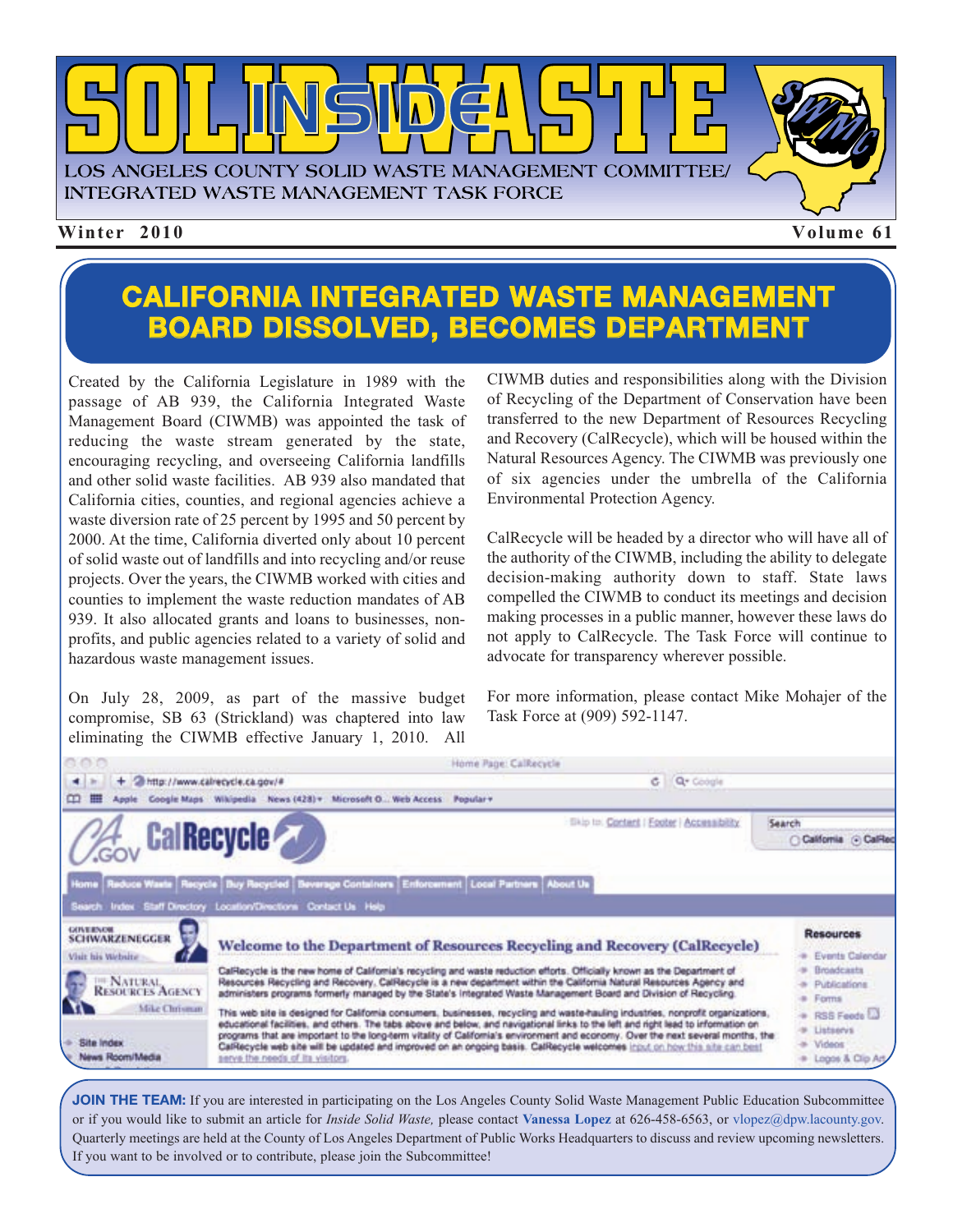#### **A New Plastic Bag Emerges**

A parent's group at Middleton Elementary School in Huntington Park discovered a creative new way to reduce, reuse, and recycle.

The group transformed plastic shopping bags into purses. Used plastic bags collected by parents, teachers, and children are knitted together to make a purse. Each purse is made up of approximately 40 plastic bags and takes a few hours to a few days to make depending on the size of the purse. The group is expanding their collection to include purses made out of used potato chip and cookie bags.

The group decided to get involved after learning that discarded plastic bags are a nuisance to the City and environment.



"This is a win, win for the community because it encourages reuse and litter prevention," says Mario Rivas, the City's Recycling Coordinator. "When I started community outreach in this City, few people knew that plastic bags were a problem, but now there is a real acknowledgement that the environment affects us all."

The group's leader, Teresa Rosas, says that by creating these purses they are helping the environment and teaching others to recycle.

"These plastic bags were going to the landfill and now they are works of art," said Rosas.

For additional information, contact Mario Rivas, City of Huntington Park Recycling Coordinator, at (323) 584-6322 or [at mrivas@huntingtonpark.org.](mailto:\\mrivas@huntingtonpark.org) 





Page 2, *Inside Solid Waste,* Winter 2010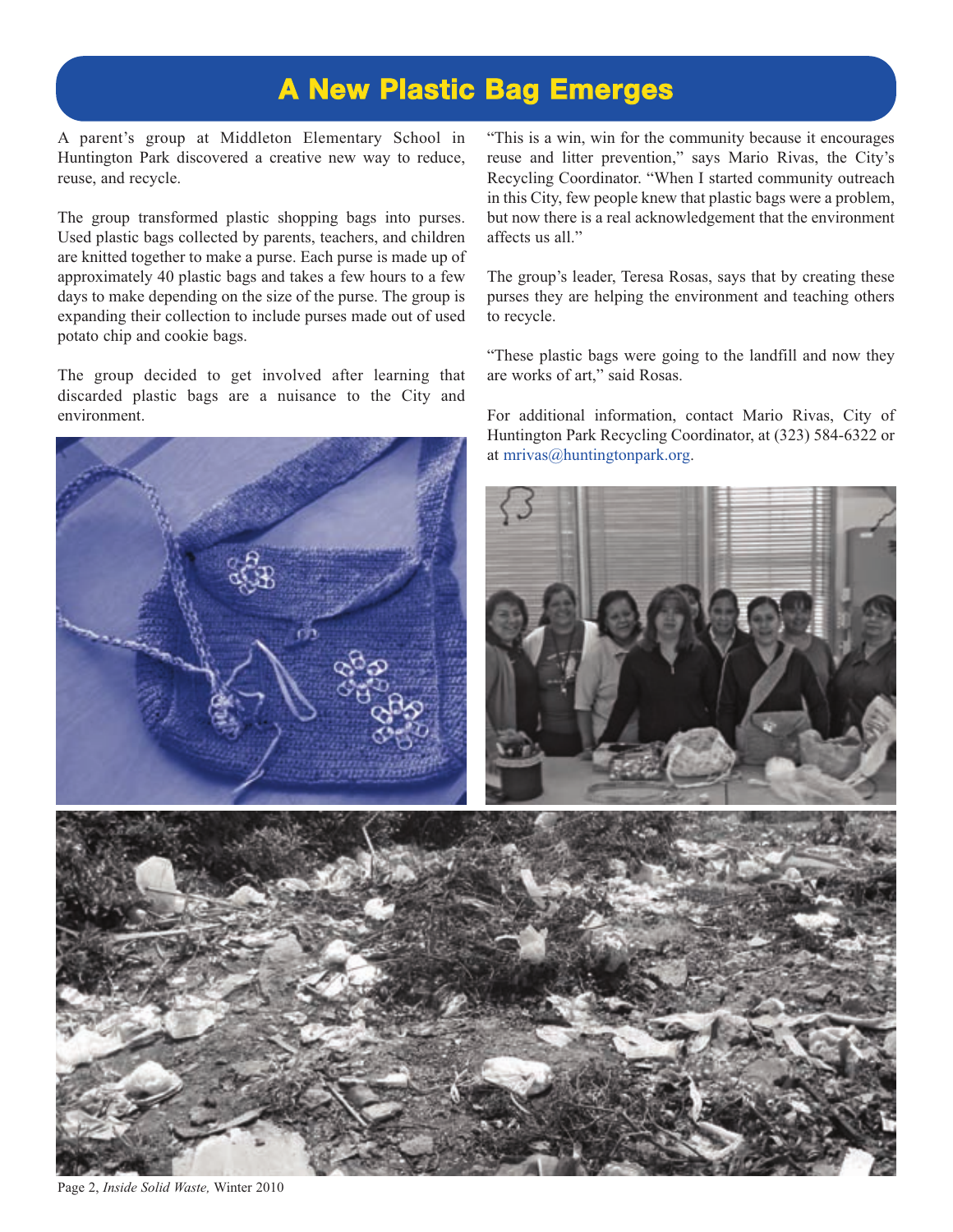#### **COUNTY SANITATION DISTRICTS' PROGRESS REPORT ON THE DEVELOPMENT OF A WASTE-BY-RAIL SYSTEM AS REQUIRED BY THE LOS ANGELES COUNTY CONDITIONAL USE PERMIT FOR PUENTE HILLS LANDFILL**

For many years, jurisdictions in Los Angeles County have relied on Puente Hills Landfill's (PHL) 13,200 tons per day of permitted disposal capacity and additional 33,000 tons per week of beneficial use material capacity to meet their solid waste management needs. In 2002, this matter was extensively considered by the County of Los Angeles in granting a 10-year extension of the PHL's operation which would allow the County Sanitation Districts of Los Angeles County (Districts) to develop a Waste-by-Rail (WBR) system to meet the needs of cities and the County after the closure of PHL in November 2013. As such, the County-issued Conditional Use Permit (CUP) for PHL, which among other things, established a number of deadlines for developing various elements of the WBR system as well as requires the Districts to assist the County in the enactment of legislative and regulatory activities which would promote development of alternative technology (i.e. conversion technology) facilities. To monitor the progress of the WBR system, the CUP sets three milestone deadlines, of which the first two were met by the Districts. The third milestone sets December 31, 2009, to be the date by which the system is to be fully operational; otherwise a 2,000 ton-per-day reduction in the permitted daily disposal tonnage at PHL will be applied. No reduction in daily tonnage will be required, however, if the Districts can demonstrate their best-faith efforts in developing the system.

On November 20, 2009, the Districts' disseminated a draft progress report on the development of the system to stakeholders for comments. The draft report indicates that major accomplishments have been achieved, such as opening Puente Hills Material Recycling Facility; completing construction of all necessary infrastructure for the operation of Mesquite Regional Landfill in Imperial County; and entering into a 15-year Rail Transportation Contract with Union Pacific Railroad for the operation of two trains, each carrying approximately 4,000 tons per day of municipal solid waste from Puente Hills Intermodal Facility to Mesquite Regional Landfill. Despite these achievements, the draft report states that the WBR system is not anticipated to be completed until 2012.

continued on page 5



Winter 2010, *Inside Solid Waste,* Page 3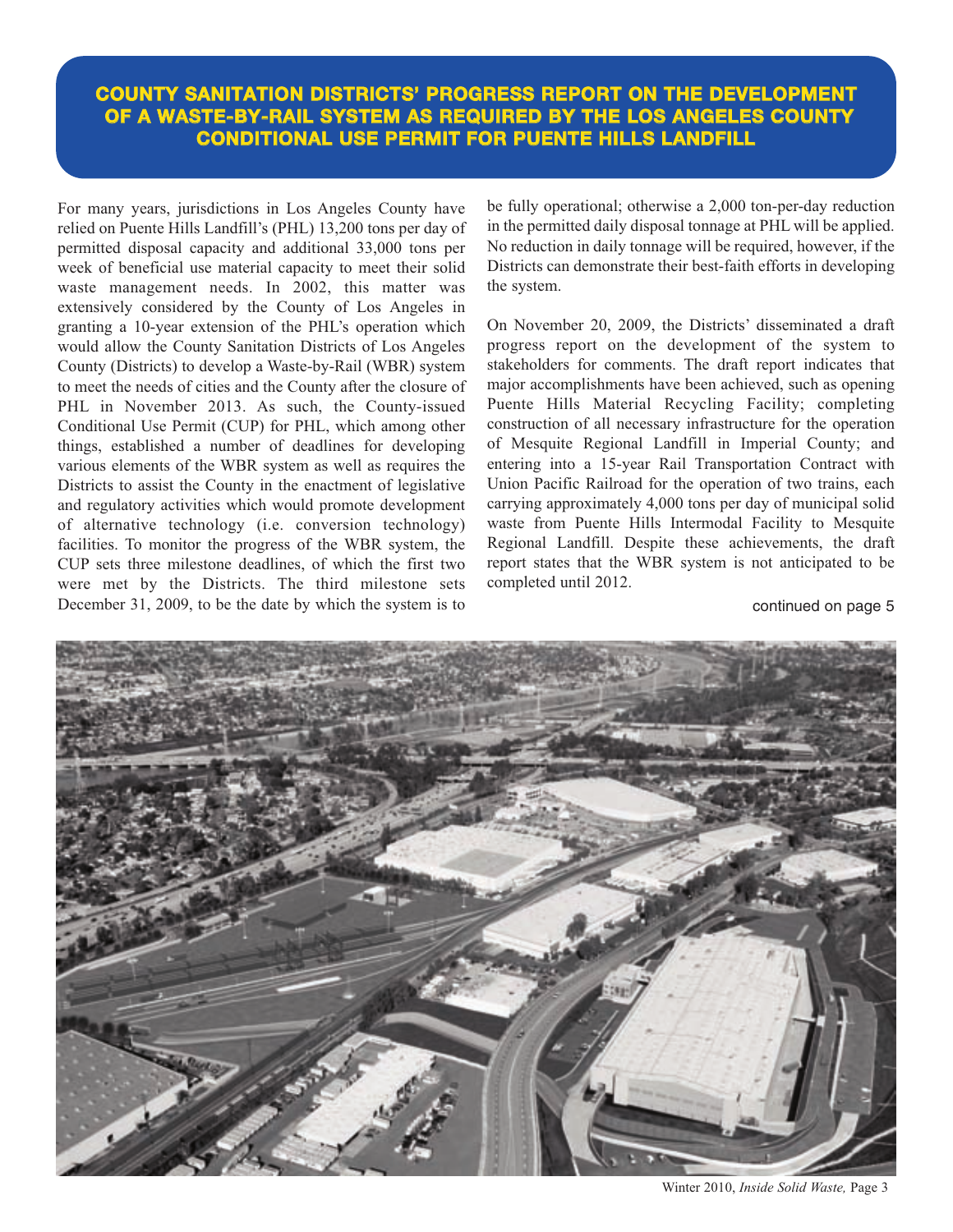Household Hazardous Waste can be taken to any of these locations. Electronic waste is also accepted. Call 1-800- [98-TOXIC or 1 \(888\) CLEAN-LA for more information.](http://www.lacitysan.org/solid_resources/special/hhw/safe_centers/index.htm)

**Gaffey Street Collection Center** 1400 N. Gaffey St. San Pedro, CA 90021 *Open Friday, Saturday, and Sunday 9 a.m. - 3 p.m.*

**Hyperion Treatment Plant** 7660 W. Imperial Highway, Gate B Playa Del Rey, CA 90293 *Open Saturday and Sunday 9 a.m. - 3 p.m.*

**Washington Boulevard Collection Center** 2649 E. Washington Blvd. Los Angeles, CA 90023 *Open Friday, Saturday, and Sunday 9 a.m. - 3 p.m.*

#### **Randall Street S.A.F.E. Center**

11025 Randall St. Sun Valley, CA 91352 *Open Saturday, Sunday, and Monday 9 a.m. - 3 p.m.*

**UCLA Location** 550 Charles E. Young Dr. West Los Angeles, CA 90095 *Open Thursday, Friday, and Saturday 9 a.m. - 2 p.m.*

**Los Angeles/Glendale Collection Center** 4600 Colorado Blvd. Los Angeles, CA 90039 *Open Saturday and Sunday 9 a.m. - 3 p.m.*

**Antelope Valley Environmental Collection Center Antelope Valley Public Landfill** 1200 West City Ranch Rd. Palmdale, CA 93551 *[Open 1st and 3rd Saturday each month 9 a.m. - 3 p.m.](http://ladpw.org/epd/avecc/index.cfm)*

#### **TASK FORCE MEETINGS**



# **WHAT'S UP?**

**HHW ROUNDUPS** are open from 9 a.m. to 3 p.m. unless otherwise indicated. For more information, call the County of Los Angeles Department of Public Works at **1 (888) CLEAN-LA (253-2652).** For information about City of Los Angeles events, call **1 (800) 98-TOXIC (988-6942).**

- Jan. 16 **Bell** Bell City Yard, 5320 Gage Ave. Jan. 23 **Hermosa Beach** - Clark Stadium, Valley Drive between 8th & 11th Streets Jan. 30 **Santa Fe Springs** - Rio Hondo College Fire Training Academy, 11400 Greenstone Ave. Feb. 6 **Claremont** - Claremont Corporate Yard, 1616 Monte Vista Ave Feb. 13 **Gardena** - Hitco Carbon Composites, 1551 West 139th St. Feb. 20 **Diamond Bar** - City Streets Gateway Corporate Center, 1300 block of Bridge Gate Drive Feb. 27 **Marina Del Rey** - Dock 52 Parking Lot, Fiji Way Mar. 6 **Monrovia** - Myrtle Avenue Park and Ride Lot, Corner of North Myrtle Ave. and Pomona Ave. Mar. 6 **Hawthorne** - Betty Ainsworth Sports Center, El Segundo Blvd. & Doty Ave. Mar. 13 **Pico Rivera** - Southern California Gas Company, 8101 Rosemead Blvd.
	- April 10 **Lynwood** Lynwood City Streets, Butler Ave. & Bellinger St.
	- April 24 **South Gate** South Gate Park, Tweedy Blvd. & Hildreth Ave.

## **[ANNOUNCEMENT](http://dpw.lacounty.gov/epd/tf/)**

#### **Looking for up-to-date information about the Task Force?**

*Visit www.lacountyiswmtf.org where you can find agendas, meeting minutes, and copies of the Inside Solid Waste newsletter.*

Page 4, *Inside Solid Waste,* Winter 2010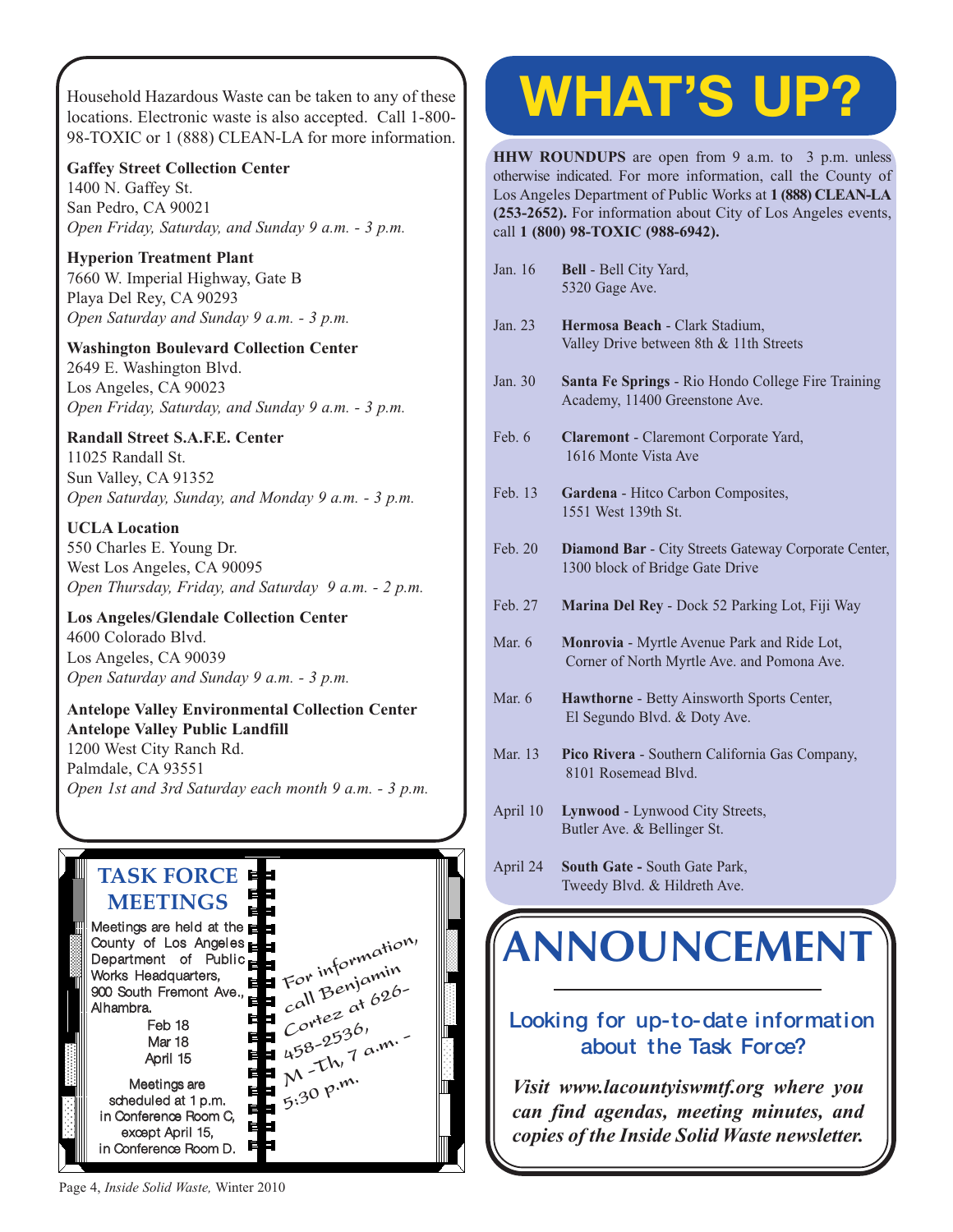#### **HUNTINGTON PARK WATER CONSERVATION WORKSHOP**

The City of Huntington Park and the Metropolitan Water District hosted water conservation workshops at the Huntington Park Community Center on September 17, 2009 and November 21, 2009 to inform Huntington Park residents and the general public about the need to conserve water and natural resources.

Topics discussed included water saving landscaping practices, watering times for specific types of soil, the benefits of using native plants, and organic recycling. Future workshops are anticipated in Spring 2010.

For additional information, contact Mario Rivas, City of Huntington Park Recycling Coordinator, at (323) 584-6322 or at [mrivas@huntingtonpark.org.](mailto:\\mrivas@huntingtonpark.org)



#### continued from page 3

## **WASTE-BY-RAIL SYSTEM**

The Districts presented the progress report to the Task Force on December 17, 2009, after which the Task Force voted to send comments to the Districts and the County Department of Public Works (Public Works). In summary, the Task Force acknowledged the Districts' best-faith efforts and commented that the Districts should assist Public Works and the Task Force in developing additional solid waste management alternatives such as proactively lobbying the Legislature and other stakeholders to remove regulatory obstacles to the development of conversion technologies; facilitating presentations by Public Works on conversion technology to the Districts' Board of Directors; and collaborating with the Task Force, Public Works, and jurisdictions to develop alternatives to managing beneficial use material currently going to PHL.

Upon addressing stakeholders' concerns, the Districts submitted their 2009 final progress report to the County Department of Public Works on December 23, 2009. Based on Public Works' review and consideration of key stakeholder comments including those of the Task Force, the Director of Public Works made a finding that the Districts demonstrated best-faith efforts to date towards developing the WBR system, and thereby waived the daily disposal tonnage reduction though December 31, 2010. Public Works will reevaluate the Districts' best-faith efforts annually, taking into consideration the Districts' efforts to expedite the development of the Mesquite Regional Landfill rail spur and Puente Hills Intermodal Facility; and efforts to obtain approvals for transporting waste by truck to Mesquite Regional Landfill. Public Works also requested the Districts to further assist the County in pursuing statewide legislation to establish a clear permitting pathway for the development of conversion technologies, and proactively work with jurisdictions and stakeholders who currently take beneficial use materials to Puente Hills Landfill to develop additional solid waste management alternatives for these materials. For more information, please contact Linda Lee, County of Los Angeles Department of Public Works, at (626) 458-6973, M-Th., 7 a.m. to 5:30 p.m., or [llee@dpw.lacounty.gov.](mailto:\\llee@dpw.lacounty.gov.)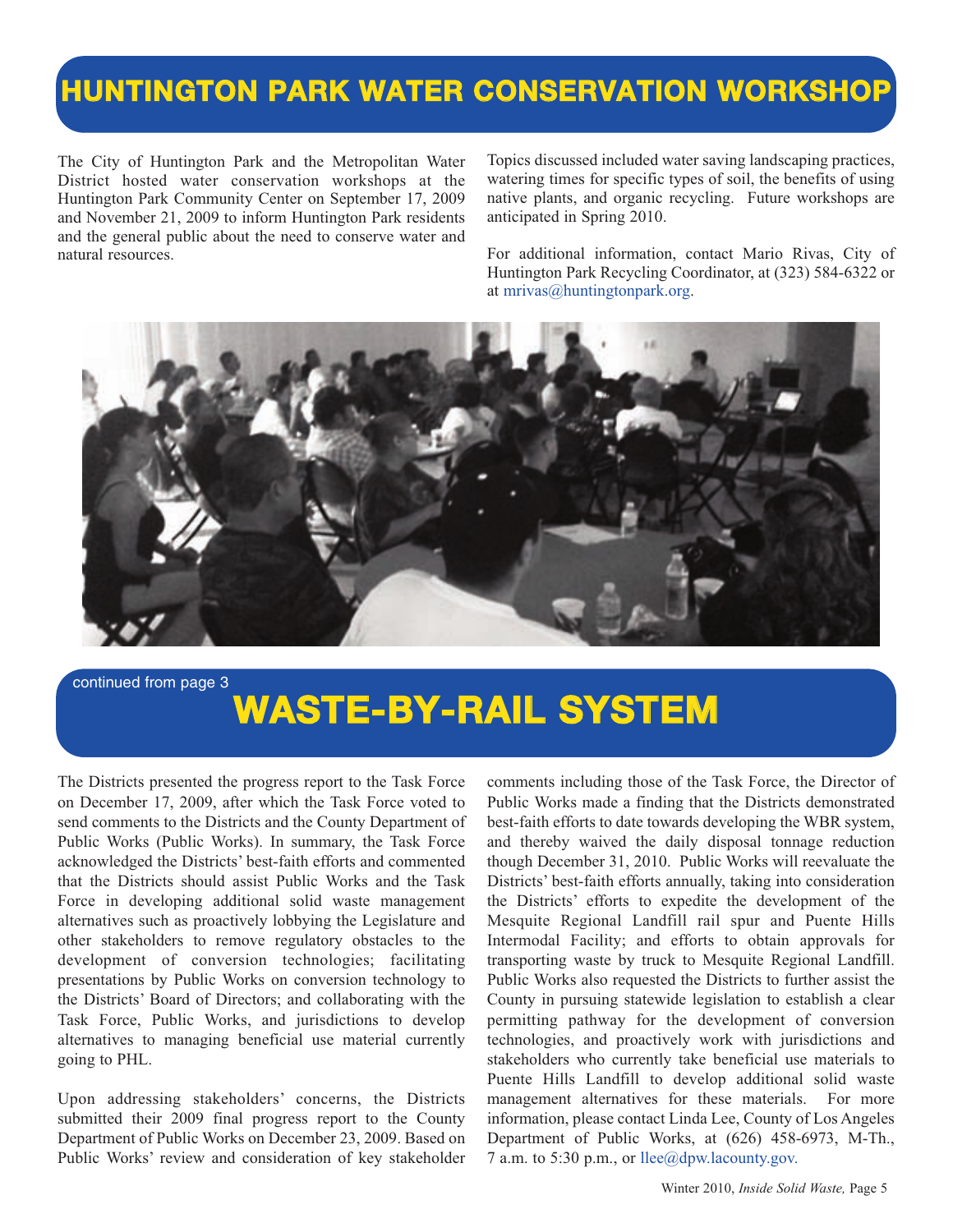### **SUNSHINE CANYON LANDFILL FREE DUMP DAY**

Sunshine Canyon Landfill held its first Free Dump Day for residents of the neighboring communities on Saturday, October 24, 2009.

The event was one of two Free Dump Days that will be conducted at the landfill annually as part of the landfill's compliance with Los Angeles County's land use permit.

Residents can bring up to one ton of household discards, such as furniture, appliances, and other bulky items, to the landfill for free disposal. Residents can also drop off up to four tires and one bulky item per residence per year at no charge. Fire debris was also accepted to assist residents with cleanup efforts in the aftermath of the recent wildfires.

For more information, please email [info@sunshinecanyonlandfill.com.](mailto:\\info@sunshinecanyonlandfill.com) To receive notification regarding future events, please register at <http://dpw.lacounty.gov/general/enotify/userPages/Registration.aspx> or call (800) 320-1771.



Page 6, *Inside Solid Waste,* Winter 2010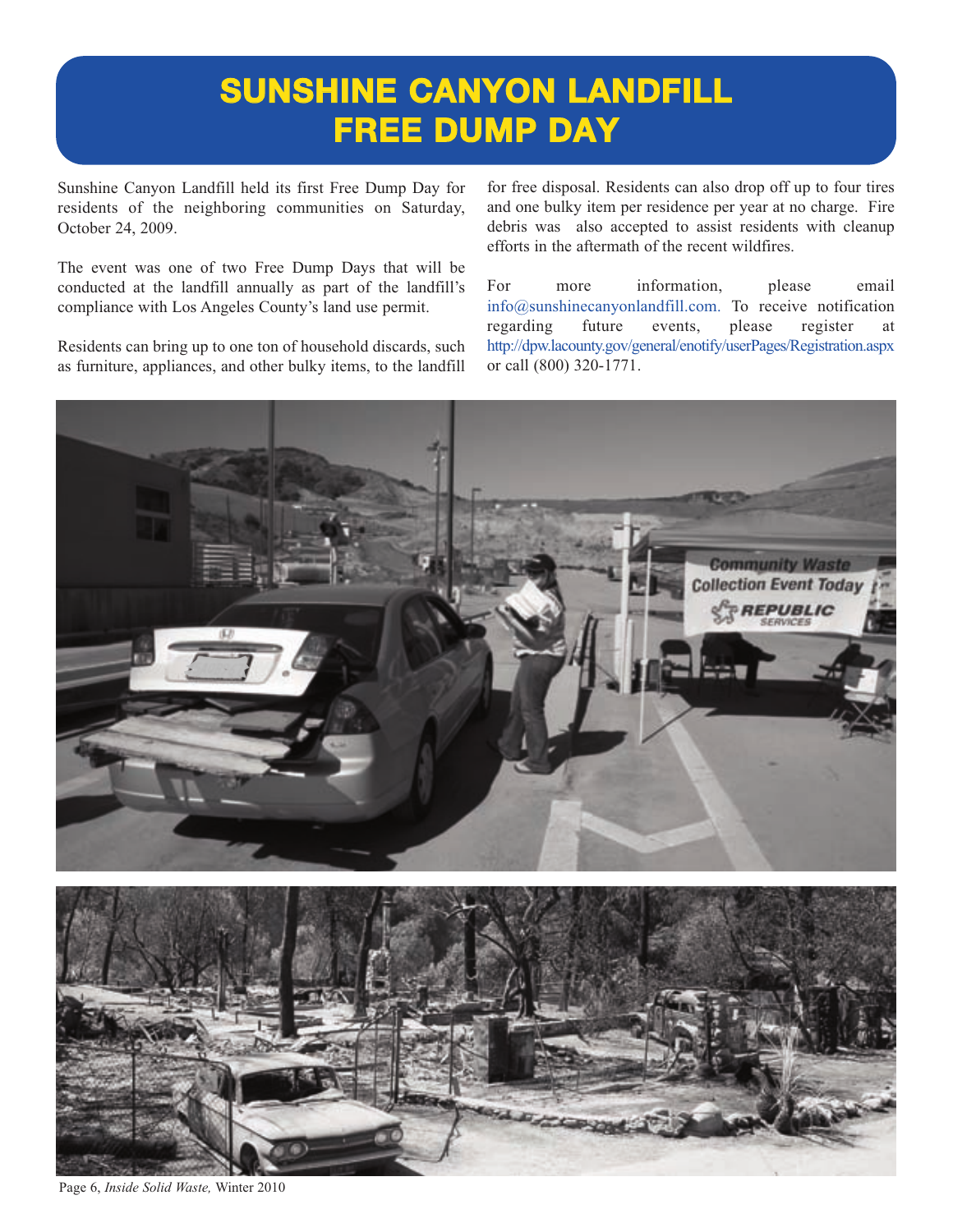### **Residents Impacted by Station Fire Provided Assistance with Household Hazardous Waste Cleanup and Debris Removal**

The County of Los Angeles Department of Public Works (Public Works) worked with the Los Angeles County Fire Department, Health Hazardous Materials Division, USDA Forest Services, and the California Department of Toxic Substances Control (DTSC) to provide free cleanup services to residents affected by the Station Fire in Los Angeles County.

DTSC funded the cleanup of household hazardous waste for 34 affected Station Fire properties, of which, 23 also received free asbestos cleanup services. Hundreds of pounds of hazardous waste was safely collected and properly disposed. Household hazardous waste collection included small propane tanks, household chemicals, and other products used for cleaning, painting, and disinfecting.

Public Works requested and received emergency waivers from the Regional Water Quality Control Board for local landfills, allowing them to receive the burned debris. Public Works also coordinated with disposal companies to assist Los Angeles County residents with the disposal of post-fire debris. Allied Waste/Consolidated Disposal and Waste Management provided assistance to fire victims in the form of vouchers and/or free/discounted roll-off bins (on a limited basis) to assist community cleanup efforts in the fire-affected areas. In addition, the waste management companies offered reduced tipping fees for post-fire debris at Sunshine Canyon and Lancaster Landfills.



Winter 2010, *Inside Solid Waste,* Page 7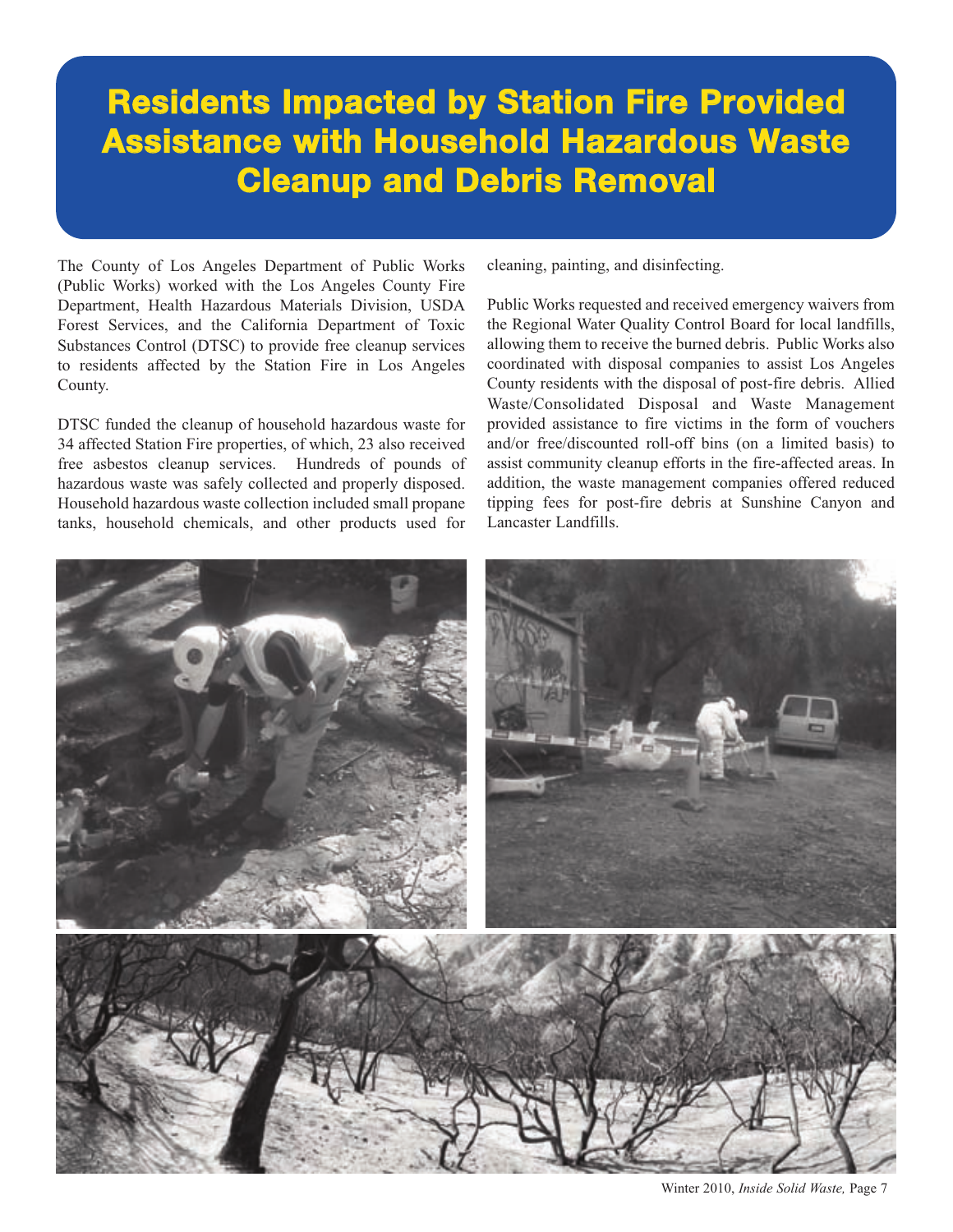### **STATE MOVES TO IMPOSE MANDATORY COMMERCIAL RECYCLING**

At its final meeting on December 15, 2009, the California Integrated Waste Management Board (CIWMB) directed staff to continue their efforts to implement statewide mandatory commercial recycling in concert with the California Air Resources Board. A formal rulemaking process for the imposition of mandatory commercial recycling statewide will commence in January 2010 and is expected to be finalized in late 2010 or early 2011.

The proposed regulation was intended to reduce greenhouse gas (GHG) emissions. Under the current draft regulatory language, jurisdictions that do not already have a preexisting commercial recycling program will be required to implement a program by July 1, 2012, regardless of having achieved the existing 50 percent mandatory diversion rate or higher. All businesses and multifamily residential dwellings of five or more units that generate four cubic yards or more of commercial solid waste and recyclables per week would be subject to this regulation.

The Task Force remains active in the stakeholder process and has several concerns with the proposed regulation, including, but not limited to, the following:

- Local governments would be required to implement and enforce this measure within their jurisdiction – an unfunded State mandate during a time of economic downturn.
- This new regulation would require the collection of

additional materials without addressing the need for local markets that make use of the recyclables collected.

- Materials taken to a transformation facility, including two existing waste-to-energy facilities in Los Angeles County, would not be given diversion credit under this regulation.
- CalRecycle, formerly CIWMB, estimates 5 million metric tons of carbon dioxide equivalent (GHG) can be reduced through a statewide mandatory commercial recycling measure. This estimate is based on the assumption that facilities in the Pacific Rim countries (which receive most of the materials collected in California) meet the same environmental standards as facilities in California. The Task Force questions the validity of this assumption.

The Task Force also expressed concerns regarding the process leading to the State's decision to impose this mandate. The Task Force urges cities and other interested stakeholders to actively participate in the rulemaking process since the regulations are expected to have a significant impact on their solid waste management operations.

For more information, visit CalRecycle's website: [http://www.calrecycle.ca.gov//climate/Recycling/.](http://www.calrecycle.ca.gov//climate/Recycling/) Recent Task Force correspondence to CalRecycle on this topic can be viewed at [http://dpw.lacounty.gov/epd/tf/Corresp.cfm.](http://dpw.lacounty.gov/epd/tf/Corresp.cfm) For additional information, please contact Mike Mohajer of the Task Force at (909) 592-1147.

### **ELIMINATION OF GEOGRAPHICAL CRITERIA FOR CIWMB GRANTS**

After years of effort from Southern California local governments, in 2001, the California Integrated Waste Management Board (CIWMB) adopted policy that provided competitive grants to be awarded based on the geographic distribution of the State's population, ensuring an equitable distribution of grants to Southern California jurisdictions.

Unfortunately, this past November, CIWMB eliminated the policy prior to their dissolution, despite the Task Force's compelling arguments against the proposal.

The Task Force's arguments against elimination of the policy stemmed from inequitable distribution of funds to Northern California jurisdictions compared to those in Southern California. The CIWMB's analysis of the policy did not address the inherent differences between jurisdictions in Southern California.

The Task Force will continue to argue for the reinstatement of the policy with the new State Department of Recourses Recycling and Recovery (CalRecycle), which replaced the CIWMB effective January 1, 2010.

For additional information, contact Mike Mohajer of the Task Force at (909) 592-1147.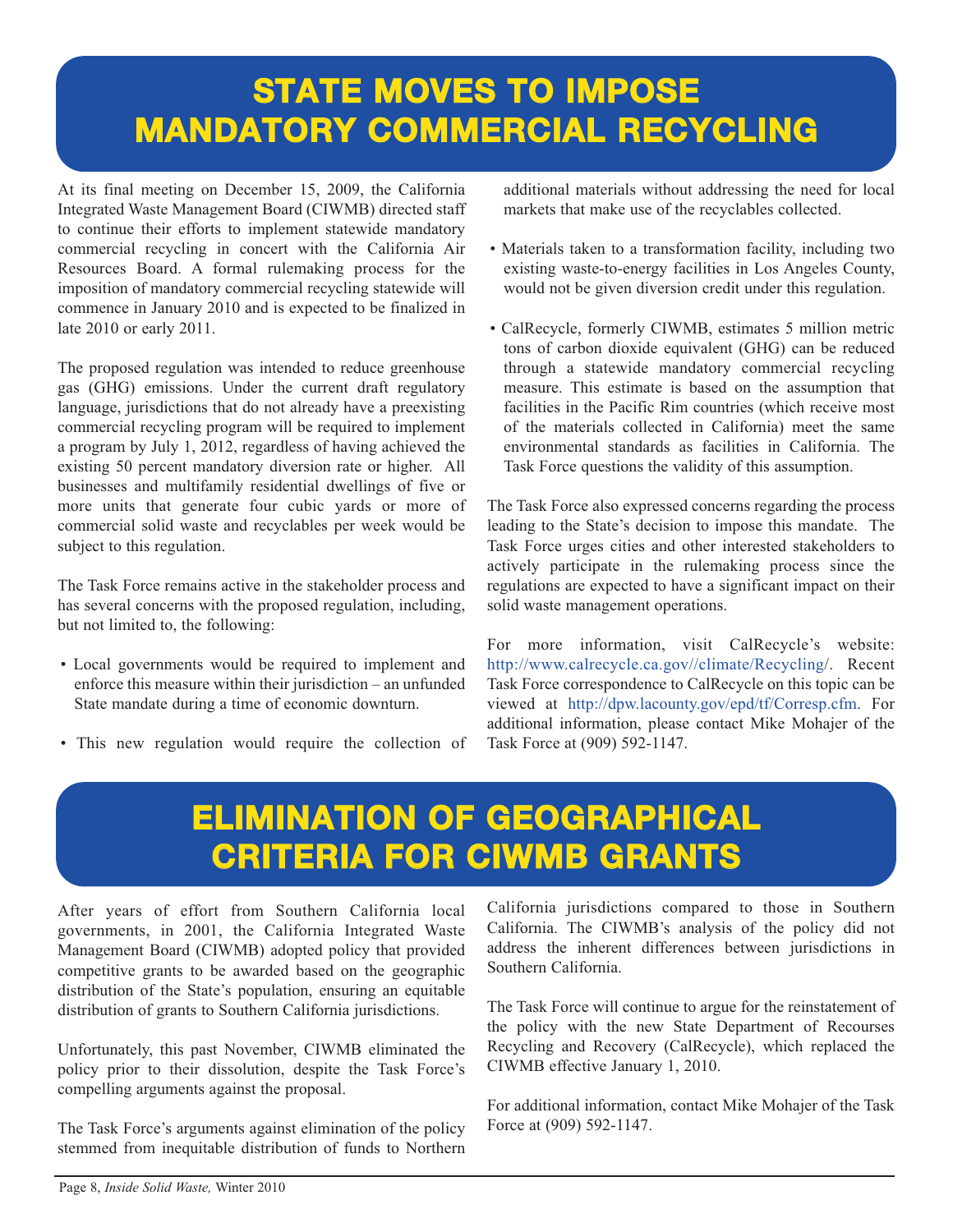### **FRIENDS AND COLLEAGUES HONOR THE MEMORY OF JOHN MCTAGGART**

It is with great sorrow that we report the passing of Mr. John McTaggart. John passed away peacefully at his home in Rancho Palos Verdes, California, on Wednesday, November 4, 2009.

A long time resident of the South Bay, John touched the lives of

so many people. He served as founder, planning commissioner, councilmember, and mayor of Rancho Palos Verdes. He was also active in many civic organizations earning the moniker "Mr. RPV." Among his many attributes, John helped found the South Bay Cities Council of Governments and was Chair for the first two years. He also served on the Board of Directors of the Inland Empire Regional Composting Authority; served as Vice Chair of the Metro South Bay Governance Council; served on the Los Angeles County West Vector Control Board for ten years; was a member of the South Coast Air Quality Management District's Advisory Council;



and was chairman and member of the Board of the California Marine Affairs and Navigation Conference.

For the past sixteen years, John served on the Los Angeles County Integrated Waste Management Task Force and a number of its subcommittees, including the Alternative

> Technology Advisory Subcommittee for the last six years. He was excited to see the Subcommittee advance the development of conversion technologies. Being a dedicated proponent of emerging technologies, one of his last acts was to make the supreme effort, despite his failing health, to attend the State Waste Board tour of the conversion technology facilities in Southern California on October 19, 2009. His warm demeanor and quick wit were always appreciated. John will be missed.

> The Task Force adjourned its meeting on Thursday, November 19, 2009, in McTaggart's honor.

#### **UPDATE ON CIWMB'S PROPOSED REGULATIONS TO STRENGTHEN LANDFILL FINANCIAL ASSURANCE REQUIREMENTS**

California Integrated Waste Management Board's (CIWMB's) regulation to strengthen the financial assurance demonstration was approved by consent on December 15, 2009.

The regulation, which incorporates comments by the Task Force and other stakeholders, provides:

- Clarification on the proactive monitoring program that an operator must perform for CIWMB to determine whether the level of post-closure maintenance financial assurance may be reduced.
- Clarification on the requirements for a non-water release Corrective Action (CA) plan to be based on reasonably foreseeable causal events, such as earthquakes, flooding, or degradation of environmental control systems, which could result in a non-water release CA.

The Task Force believes that the proposed regulations are a step forward in protecting the State, local governments, the public, and the environment. A formal regulatory package will be filed with the Office of Administrative Law by February 2010.

[For a copy of the regulations, visit](http://www.calrecycle.ca.gov/Laws/Rulemaking/postclosure/) http://www.calrecycle.ca.gov/Laws/Rulemaking/postclosure/ default.htm.

For more information, please contact Linda Lee, County of Los Angeles Department of Public Works, at (626) 458-6973, Monday through Thursday, 7 a.m. to 5:30 p.m., [llee@dpw.lacounty.gov, or M](mailto:\\llee@dpw.lacounty.gov)ike Mohajer of the Task Force at (909) 592-1147.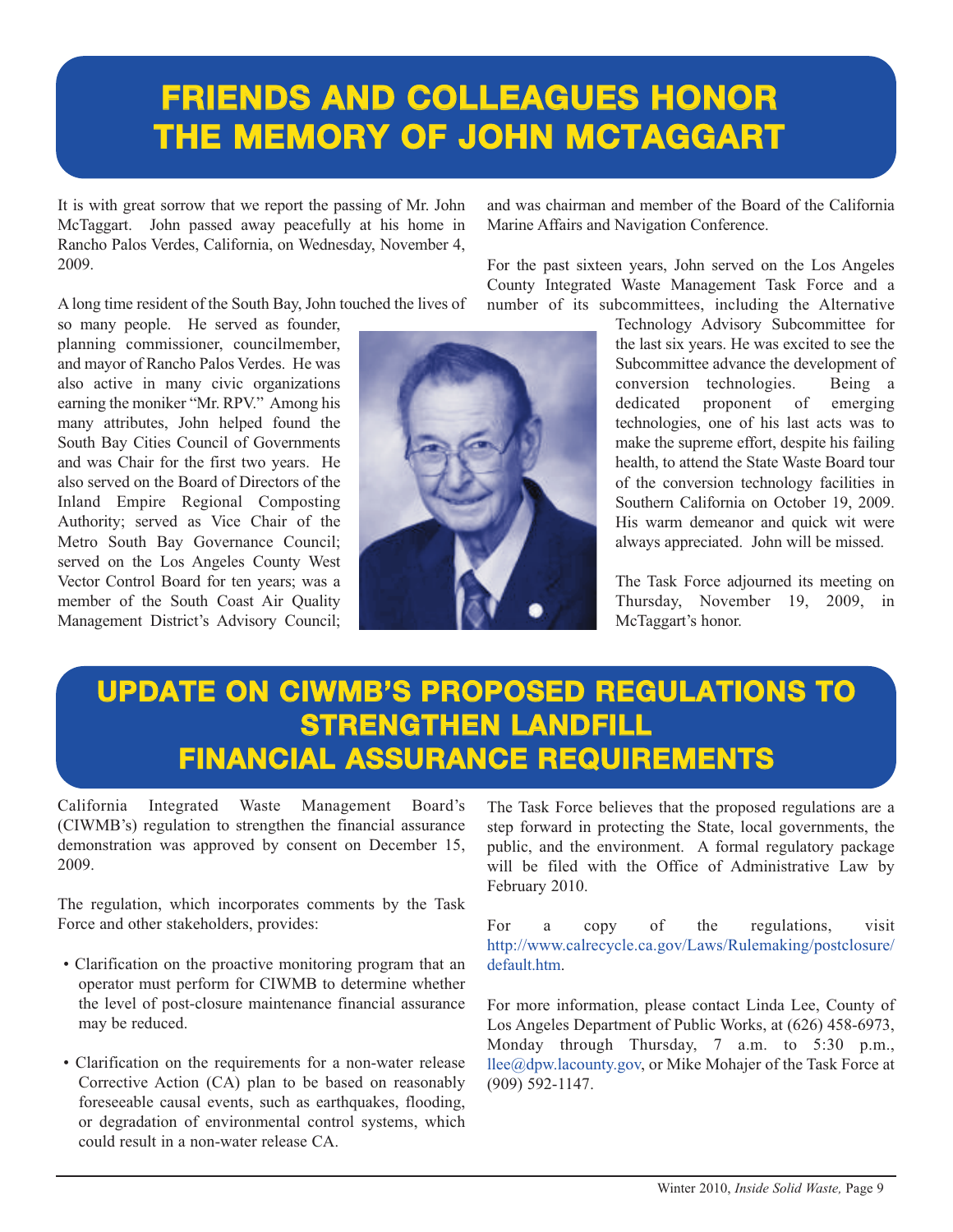#### **COUNTY OF LOS ANGELES AND KRAGEN AUTO PARTS TEAM UP TO RECYCLE USED MOTOR OIL FILTERS**

The County of Los Angeles Department of Public Works collected approximately 119 used oil filters and 141 gallons of used motor oil at two filter exchange events in Fall 2009.

Public Works is hosting three additional filter exchange events at the following Kragen locations:

> January 23, 2010 **San Gabriel** 965 E. Las Tunas Drive (626) 451-9853

February 27, 2010 **Hacienda Heights** 15840 E. Gale Avenue (626) 961-2128

April 17, 2010 **Rowland Heights** 19705 E. Colima Road, Suite B (909) 595-9744

Residents will receive a free oil filter in exchange for their used motor oil. In addition, free oil filter containers will be given to those who bring in their used oil filter. Each event will accept up to five gallons of uncontaminated used motor oil.

Used oil and oil filters can also be disposed of at weekend Household Hazardous Waste/Electronic Waste (HHW/E-Waste) collection events or at local Certified Collection Centers (CCC's). These centers typically accept up to five gallons of uncontaminated used motor oil, and some will also accept used oil filters for recycling – *all free of charge.*

To find out more information about upcoming weekend HHW/E-Waste events and CCC's, please call 1(888) CLEAN LA [or visit www.CleanLA.com.](http://dpw.lacounty.gov/epd/cleanla/default.html)

### **SAVING THE PLANET ONE FRENCH FRY AT A TIME!**

#### **Santa Monica's Solid Waste Management Division Offers Oil and Grease Recycling Service for Santa Monica Restaurants**

The City of Santa Monica launched an innovative restaurant recycling program.

The program, a collaborative effort by GeoGreen Biofuel and the City, collects fats, oil, and grease (FOG) from city restaurants and converts them into biofuel, a renewable fuel, in an effort to reduce air pollution and dependence on fossil fuels.

Restaurants deposit their FOG in containers located downtown in Parking Structures 2 through 6 and maintained in the refuse collection area for free. Residents can recycle their FOG at the City's Household Hazardous Waste Facility at 2500 Michigan Avenue. The hazardous waste contact numbers are: main office at (310) 458-2213 and drop-offcenter at (310) 458-8255.

Santa Monica restaurants can request a container by contacting Wes Thompson, Recycling Coordinator, at (310) 458-8546 or by email at wes.thompson@smgov.net.

For additional information, contact Wes Thompson or Myesha Jones at (310) 458-2201, Extension 5706. You may also contact GeoGreen Biofuels for your city's grease recycling program at<www.geogreen.com>.

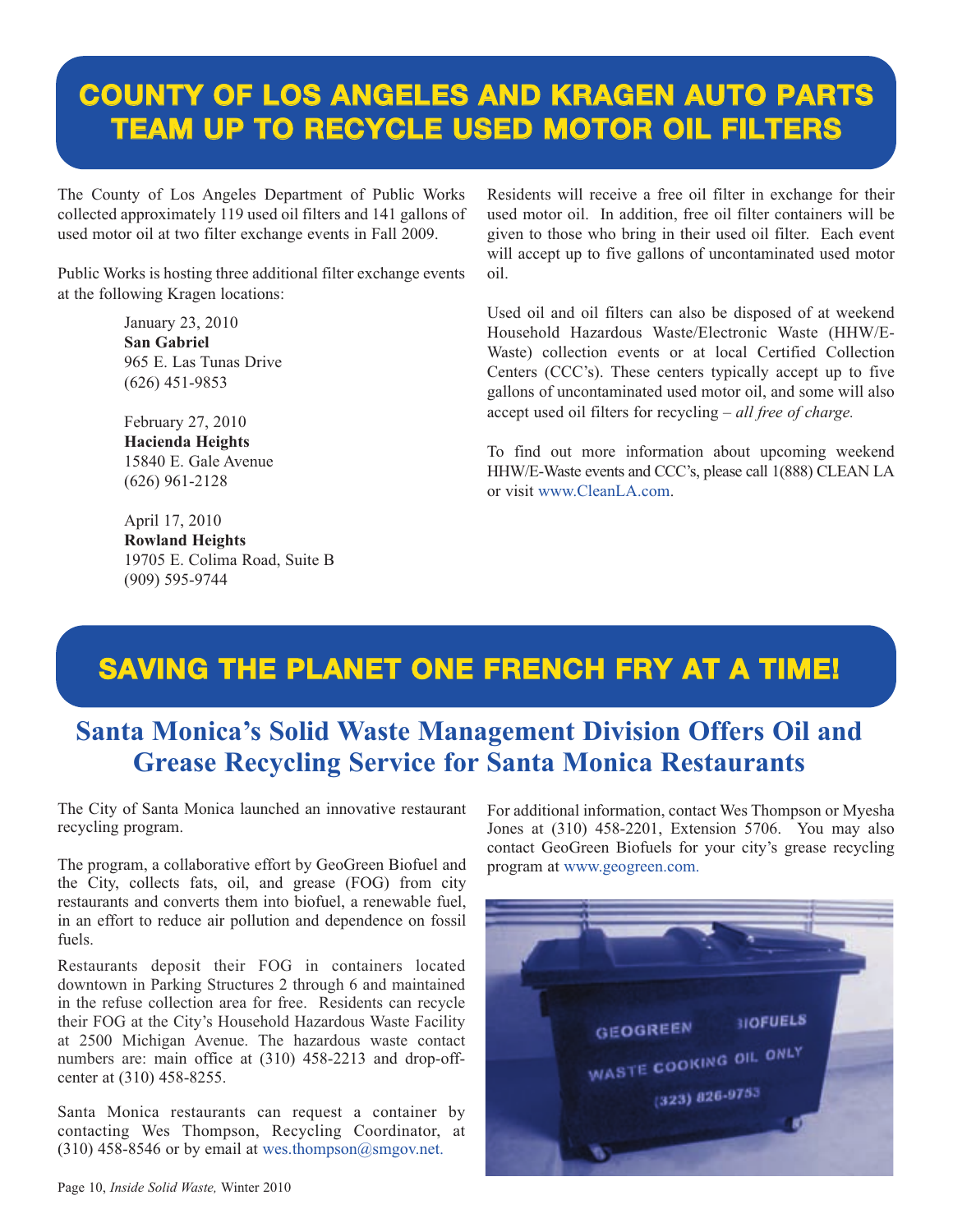#### **GOVERNMENT GONE VIRAL**

The City of Los Angeles takes<br>their Multifamily Multifamily

Residential Recycling Program (Program) viral with Facebook and<br>Twitter. The Twitter. City has found that Social networking sites can be a helpful tool to invigorate a solid waste marketing program.

Viral marketing is any marketing technique that allows users to pass on a marketing message to other users, creating a potentially exponential growth in the message's visibility and effect.

Social networking sites are not intended to fully replace the benefits associated with advertising with traditional

media outlets like print, television, and radio. However, it can compliment traditional marketing approaches by reaching audiences that prefer to receive information digitally. More importantly, it shows that municipalities are using the same viral marketing techniques that private industry has already found extremely successful.

The City's Facebook page currently has over 450 fans

Status updates are a form of multimedia blogging that allows users to send brief text updates, photos or audio clips. These are published to be viewed by fans of a program.

receiving weekly status updates on<br>solid waste waste p r o g r a m s such as m o b i l e hazardous w a s t e d r o p - o ff e v e n t s , composting e d u c a t i o n workshops, and clarification on acceptable blue bin materials.

When a fan logs on to their Facebook account, they can view a list of status updates from friends and fan sites, including the Program's Facebook status. When a Facebook member requests to be a fan of the Program's Facebook page, their friends are notified about the connection, further expanding the Programs reach.

Fans are encouraged to leave comments and suggestions. City staff answer questions, which can then be viewed by the public on Facebook. The Program's current fan base includes union representatives, local and state elected officials, and media reporters.

The City also posts short messages called "Tweets" via Twitter. Followers can also "retweet" or "RT" what was posted by City staff for their own followers. This allows a tweet to be viewed by potentially twice as many people through RT's. Followers can also submit tweeted questions to the City by starting their tweet with " $@$ larecycles."

For additional information, contact Cathie Chavez-Morris, Project Manager, at (213) 485-3752 or by email at [Cathleen.Chavez@lacity.org.](mailto:\\Cathleen.Chavez@lacity.org) 

> A tweet is similar to a blog posting, but cannot be longer than 140 characters. Tweets provide other users with quick information. When you publish a tweet, it will show up on the Twitter home pages of all users following your program.





Winter 2010, *Inside Solid Waste,* Page 11